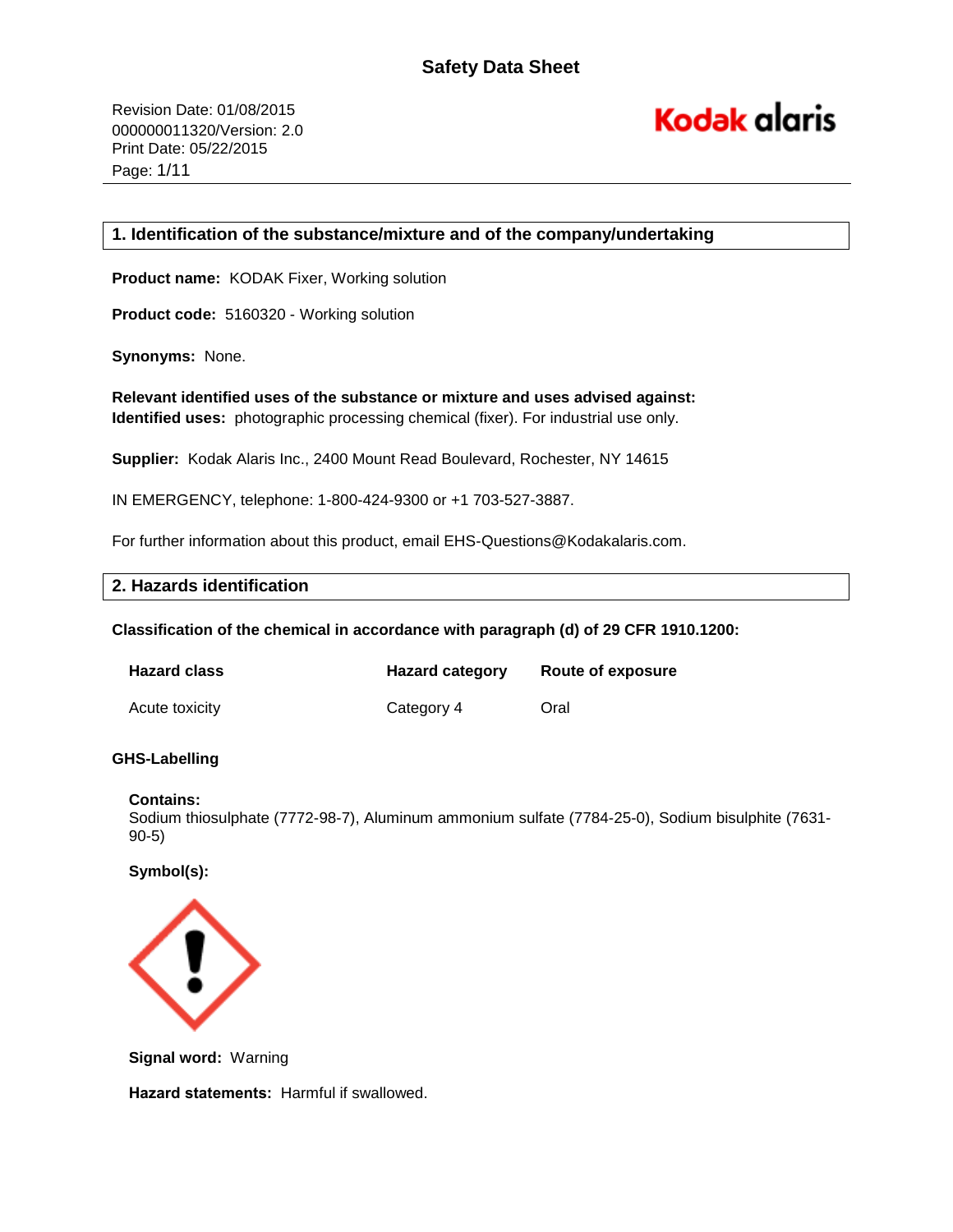Revision Date: 01/08/2015 000000011320/Version: 2.0 Print Date: 05/22/2015 Page: 2/11

#### **Precautionary statements:**

**Prevention:** Wash hands thoroughly after handling. Do not eat, drink or smoke when using this product.

**Response:** IF SWALLOWED: Call a POISON CENTER or doctor/ physician if you feel unwell. Rinse mouth.

**Disposal:** Dispose of contents/container in accordance with local/regional/national/international regulation.

#### **Other hazards which do not result in classification:**

Dried product residue can act as a reducing agent.

The toxicological properties of this material have not been fully investigated and its handling and use may be hazardous.

**HMIS III Hazard Ratings:** Health - 1, Flammability - 1, Physical Hazard - 0

**NFPA Hazard Ratings:** Health - 3, Flammability - 1, Instability - 0

NOTE: HMIS III and NFPA 704 (2007) hazard indexes involve data review and interpretation that may vary among companies. They are intended only for rapid, general identification of the magnitude of the potential hazards. To adequately address safe handling, ALL information in this MSDS must be considered.

#### **3. Composition/information on ingredients**

| Weight<br>percent | <b>Components - (CAS-No.)</b>         |
|-------------------|---------------------------------------|
| $10 - 15$         | Sodium thiosulphate (7772-98-7)       |
| $1 - 5$           | Aluminum ammonium sulfate (7784-25-0) |
| $1 - 5$           | Sodium bisulphite (7631-90-5)         |

#### **4. First aid measures**

**Inhalation:** If symptomatic, move to fresh air. Get medical attention if symptoms occur.

**Eyes:** IF IN EYES: Rinse cautiously with water for several minutes. Remove contact lenses, if present and easy to do. Continue rinsing. Get medical attention if symptoms occur.

**Skin:** IF ON SKIN: Wash with plenty of soap and water. Get medical attention if symptoms occur.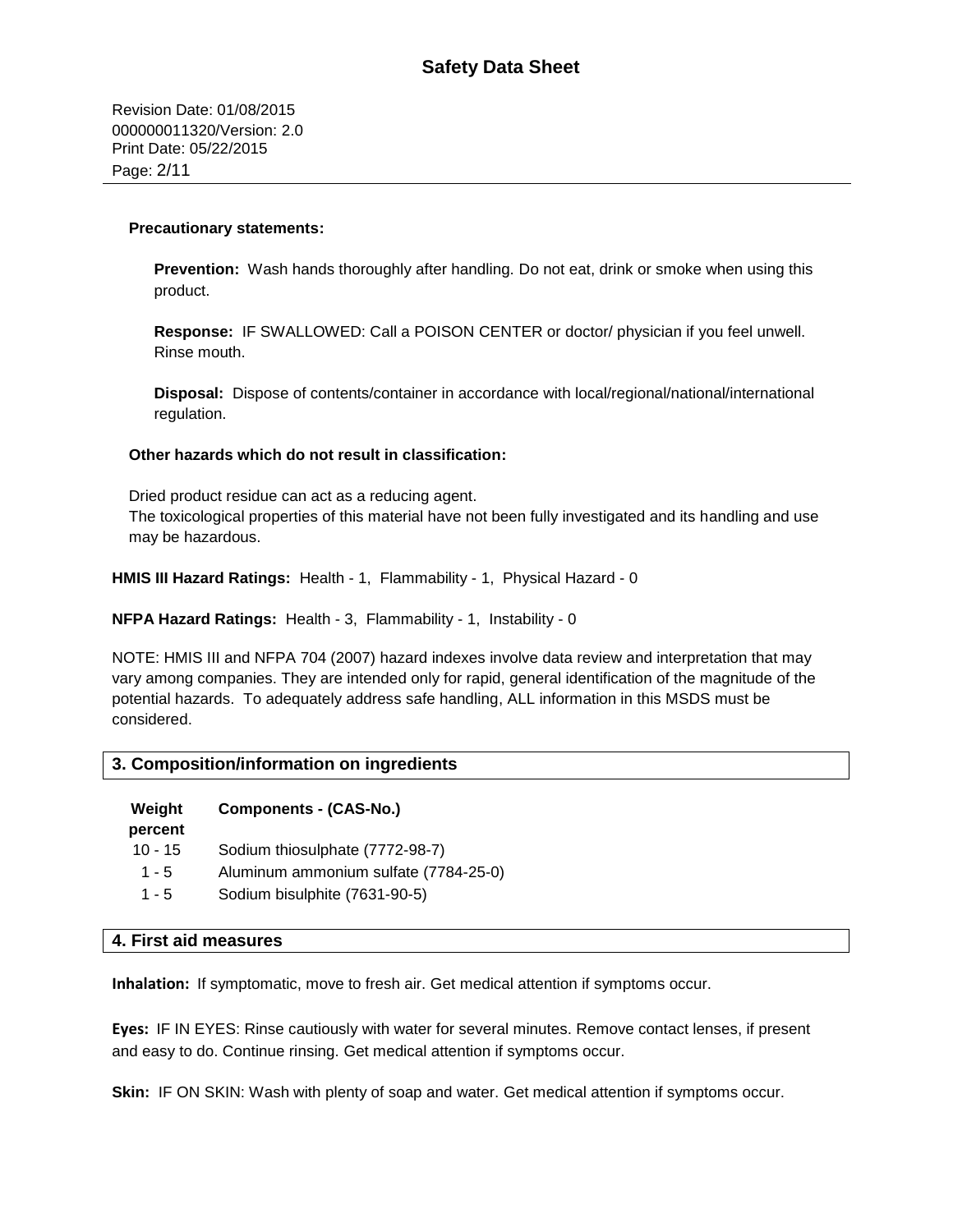Revision Date: 01/08/2015 000000011320/Version: 2.0 Print Date: 05/22/2015 Page: 3/11

**Ingestion:** If swallowed, only induce vomiting as directed by medical personnel. Never give anything by mouth to an unconscious person. Call a physician or poison control centre immediately.

#### **Most important symptoms and effects, both acute and delayed:** No information available.

#### **Indication of any immediate medical attention and special treatment needed:**

**Treatment:** No information available.

#### **5. Firefighting measures**

**Extinguishing Media:** Use water spray, alcohol-resistant foam, dry chemical or carbon dioxide. Flush with plenty of water.

#### **Special hazards arising from the substance or mixture**

**Hazardous Combustion Products:** Carbon oxides, Sulphur oxides, Nitrogen oxides (NOx), (see also Hazardous Decomposition Products sections.)

**Special Fire-Fighting Procedures:** Wear self-contained breathing apparatus and protective clothing. Fire or excessive heat may produce hazardous decomposition products.

**Unusual Fire and Explosion Hazards:** Dried product residue can act as a reducing agent. May cause spontaneous heating and ignition when absorbed on combustible, porous material (e.g. rags, paper, sawdust, cotton, clothing).

#### **6. Accidental release measures**

**Personal precautions, protective equipment and emergency procedures:** Refer to protective measures listed in sections 7 and 8.

**Methods and materials for containment and cleaning up:** Absorb spill with vermiculite or other inert material. Collect in a noncombustible container for prompt disposal. Clean surface thoroughly to remove residual contamination.

**Environmental precautions:** Flush with plenty of water.

**For Large Spills:** Flush with plenty of water.

#### **7. Handling and storage**

**Precautions for safe handling**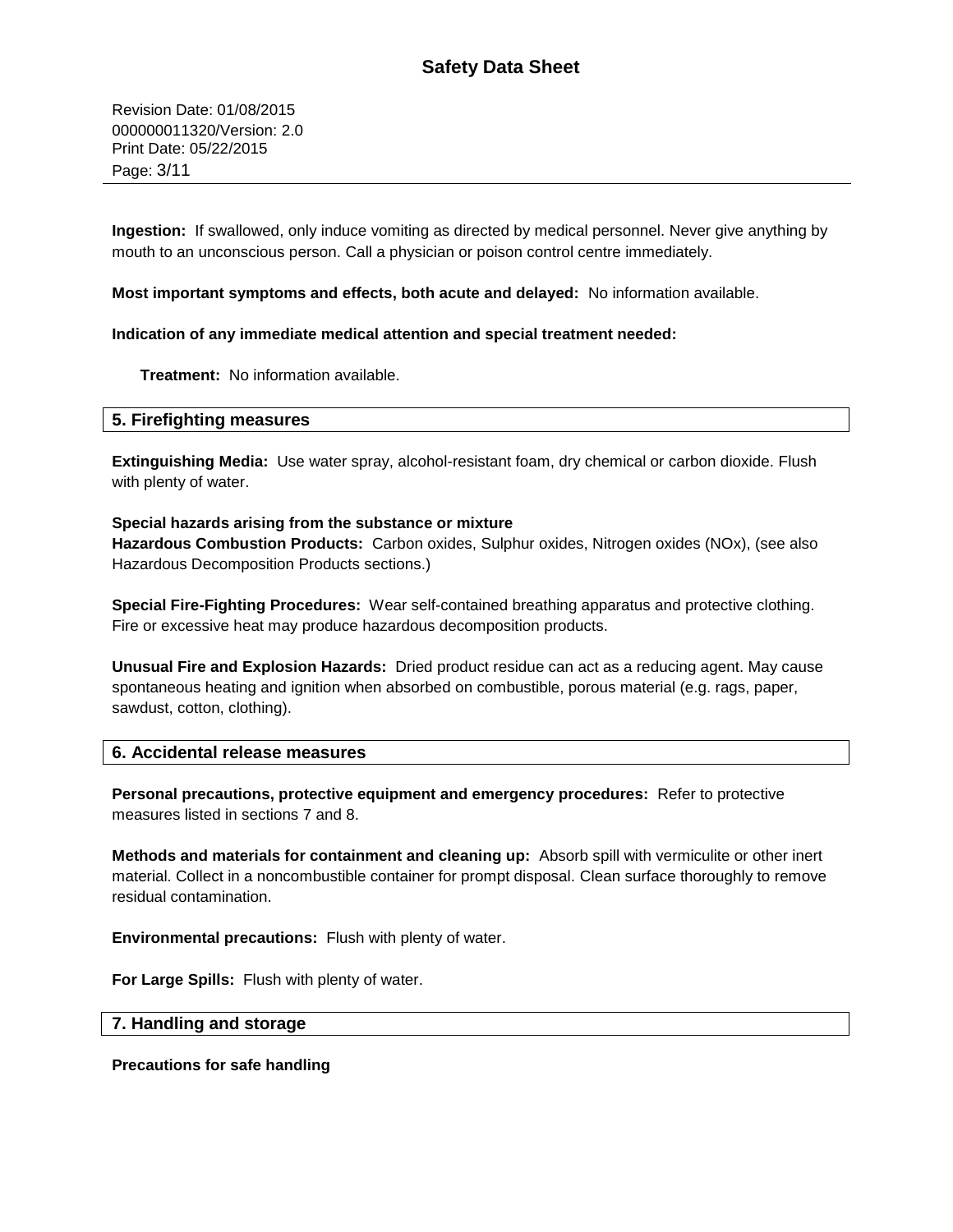Revision Date: 01/08/2015 000000011320/Version: 2.0 Print Date: 05/22/2015 Page: 4/11

> **Personal precautions:** Avoid breathing mist or vapour at concentrations greater than the exposure limits. Avoid contact with eyes, skin, and clothing. Use only with adequate ventilation. Wash thoroughly after handling.

**Prevention of Fire and Explosion:** Keep from contact with oxidizing materials, highly oxygenated or halogenated solvents, organic compounds containing reducible functional groups. Remove and wash contaminated clothing promptly.

**Conditions for safe storage, including any incompatibilities:** Store in original container. Keep container tightly closed to prevent the loss of water. Keep away from incompatible substances (see Incompatibility section.)

| 8. Exposure controls/personal protection |  |
|------------------------------------------|--|
|------------------------------------------|--|

#### **Occupational exposure controls**

| <b>Chemical Name</b> | <b>Regulatory</b><br>List | Value Type            | Value            |
|----------------------|---------------------------|-----------------------|------------------|
| Sodium bisulphite    | <b>ACGIH</b>              | time weighted average | $5 \text{ mg/m}$ |

**Appropriate engineering controls:** Good general ventilation should be used. Ventilation should be sufficient so that applicable occupational exposure limits are not exceeded. Ventilation rates should be matched to conditions. Supplementary local exhaust ventilation, closed systems, or respiratory protection may be needed in special circumstances.

#### **Individual protection measures, such as personal protective equipment**

**Eye protection:** Wear safety glasses with side shields (or goggles).

**Hand protection:** For operations where prolonged or repeated skin contact may occur, impervious gloves should be worn.

**Respiratory protection:** If engineering controls do not maintain airborne concentrations below recommended exposure limits, an approved respirator must be worn. A respirator should be worn if hazardous decomposition products are likely to be or have been released. Respirator type: acid gas See Stability and Reactivity Section. If respirators are used, a program should be instituted to assure compliance with applicable federal, state, commonwealth, provincial, or local laws and regulations.

# **9. Physical and chemical properties**

**Physical form:** liquid

**Colour:** colourless

**Odour:** odourless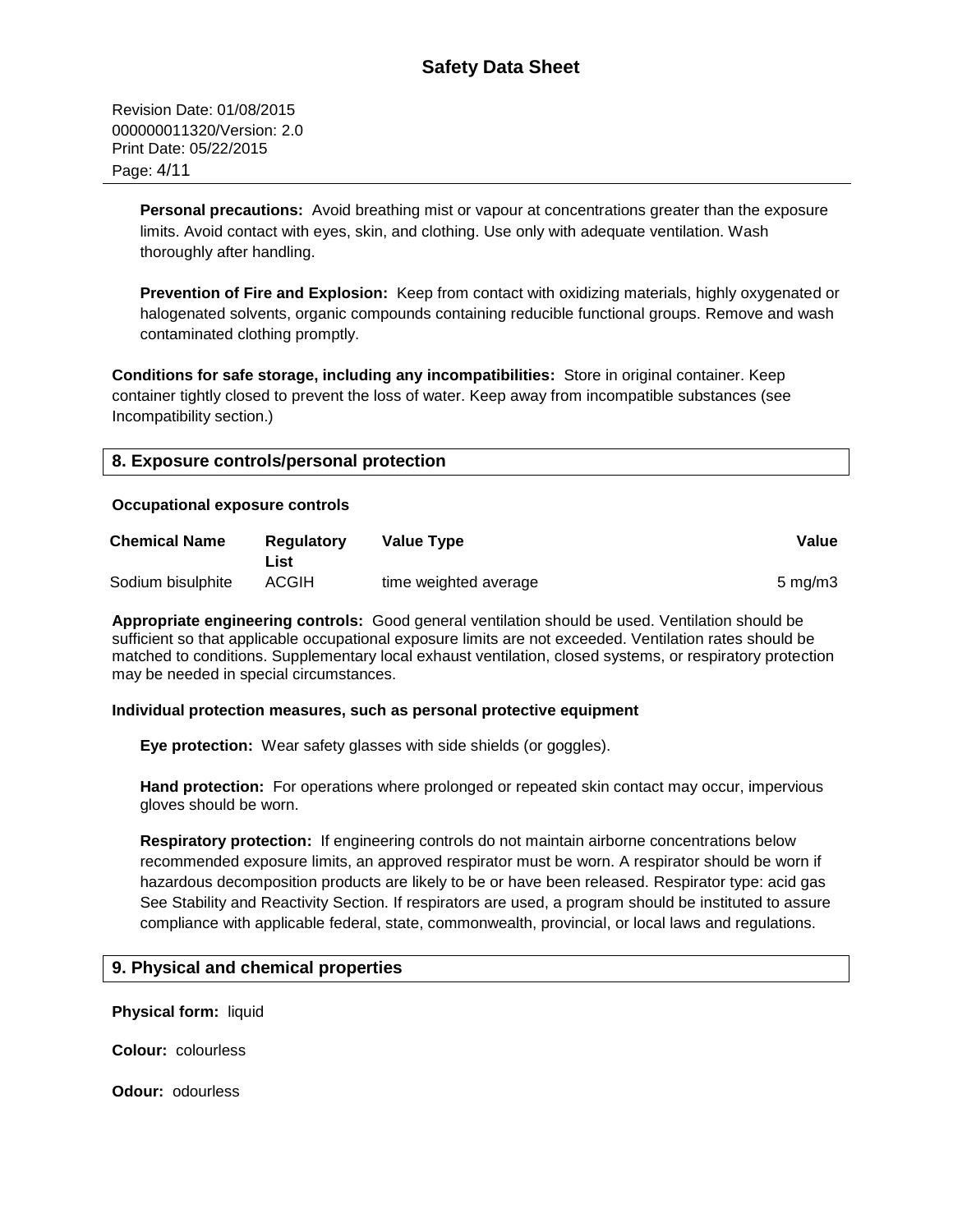# **Safety Data Sheet**

Revision Date: 01/08/2015 000000011320/Version: 2.0 Print Date: 05/22/2015 Page: 5/11

**Specific gravity:** > 1 **Vapour pressure:** 24 mbar (18.0 mm Hg) **Vapour density:** 0.6 **Boiling point/boiling range:** > 100 °C (> 212.0 °F) **Water solubility:** complete **pH:** 4.2 - 4.6 **Flash point:** does not flash **Evaporation rate:** No data available **Flammability (Solid; gas):** No data available **Upper explosion limit:** No data available **Lower explosion limit:** No data available **Partition coefficient: n-octanol/water:** No data available **Auto-ignition temperature:** No data available **Decomposition temperature:** No data available **Viscosity:** No data available **Explosive properties:** No data available **Oxidizing properties:** No data available **10. Stability and reactivity**

**Reactivity:** No data available

**Chemical stability:** Stable under normal conditions.

**Possibility of hazardous reactions:** Hazardous polymerisation does not occur.

**Conditions to avoid:** No data available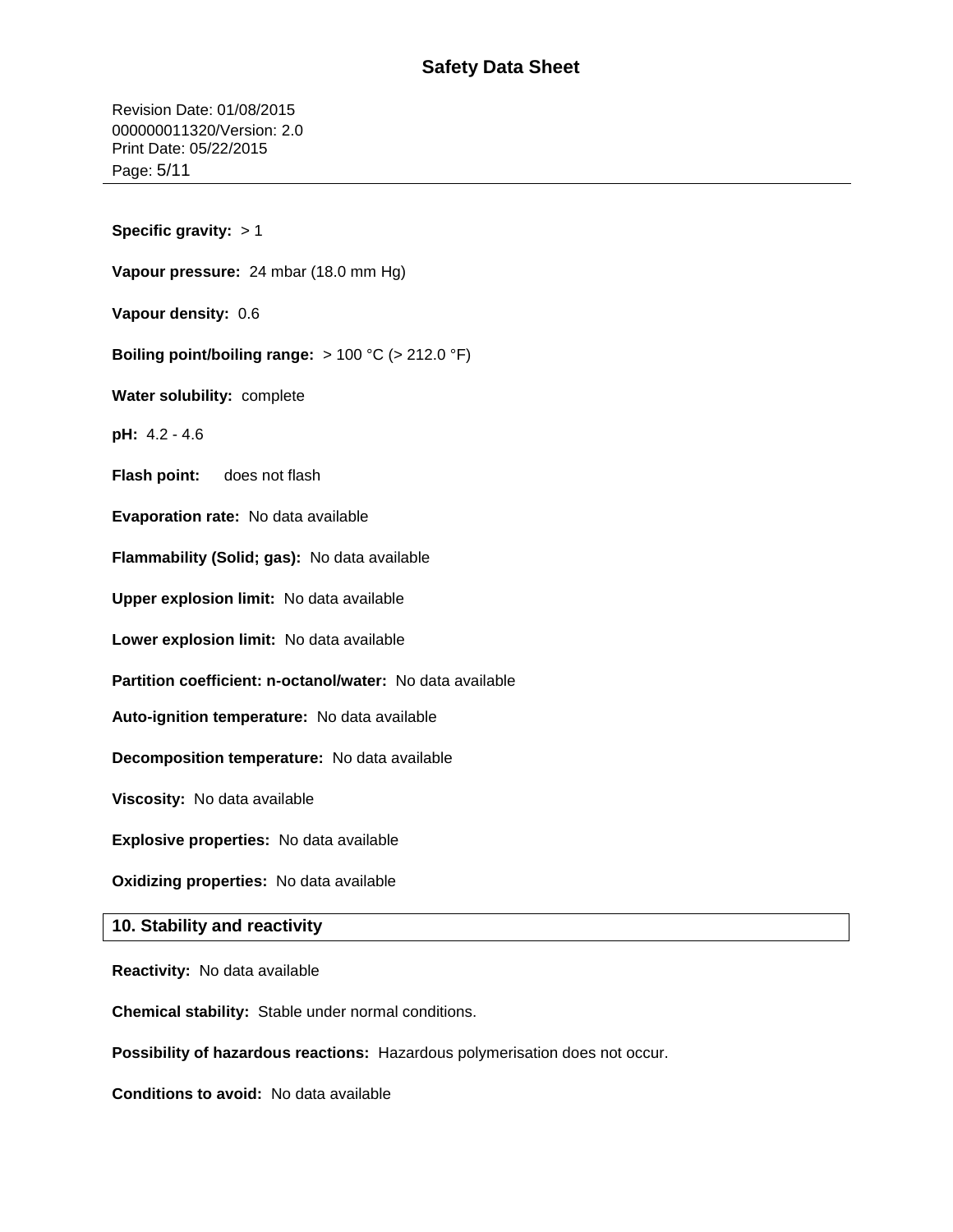Revision Date: 01/08/2015 000000011320/Version: 2.0 Print Date: 05/22/2015 Page: 6/11

**Incompatible materials:** Acids, Halogenated compounds, Oxidizing agents, Strong bases, sodium hypochlorite (bleach). Contact with sodium hypochlorite (bleach) may form chloramine (toxic gas). Contact with strong acids may liberate sulphur dioxide.

**Hazardous decomposition products:** Sulphur oxides, Ammonia, Nitrogen oxides (NOx), chloramine

# **11. Toxicological information**

#### **Effects of Exposure**

#### **General advice:**

Contains: Sodium thiosulphate. The toxicological properties of this material have not been fully investigated and its handling and use may present additional hazards. Expected to be a low health hazard for recommended handling.

**Inhalation:** Expected to be a low hazard for recommended handling. Some asthmatics or hypersensitive individuals may experience difficulty breathing if exposed to aerosols or decomposition products that are not anticipated during normal use.

**Eyes:** No specific hazard known. May cause transient irritation.

**Skin:** Expected to be a low hazard for recommended handling. This material has a low potential to cause allergic skin reactions; however, cases of human skin sensitization have been reported.

**Ingestion:** Harmful if swallowed. Some asthmatics or sulfite-sensitive individuals may experience wheezing, chest tightness, stomach upset, hives, faintness, weakness and diarrhea.

# **Data for Sodium thiosulphate (CAS 7772-98-7):**

#### **Acute Toxicity Data:**

Oral LD50 (Rat): > 5,000 mg/kg

- $\bullet$  Oral LD50 (male Rat):  $> 1,600$  mg/kg
- $\bullet$  Oral LD50 (Rat):  $> 8,000$  mg/kg
- Skin irritation: slight

#### **Data for Sodium bisulphite (CAS 7631-90-5):**

#### **Acute Toxicity Data:**

Oral LD50 (Rat): > 1,600 mg/kg

- $\bullet$  Oral LD50 (Rat): 1,310 mg/kg
- Dermal LD50 (Rat): 2,000 mg/kg
- Eye irritation (May irritate eyes.): mild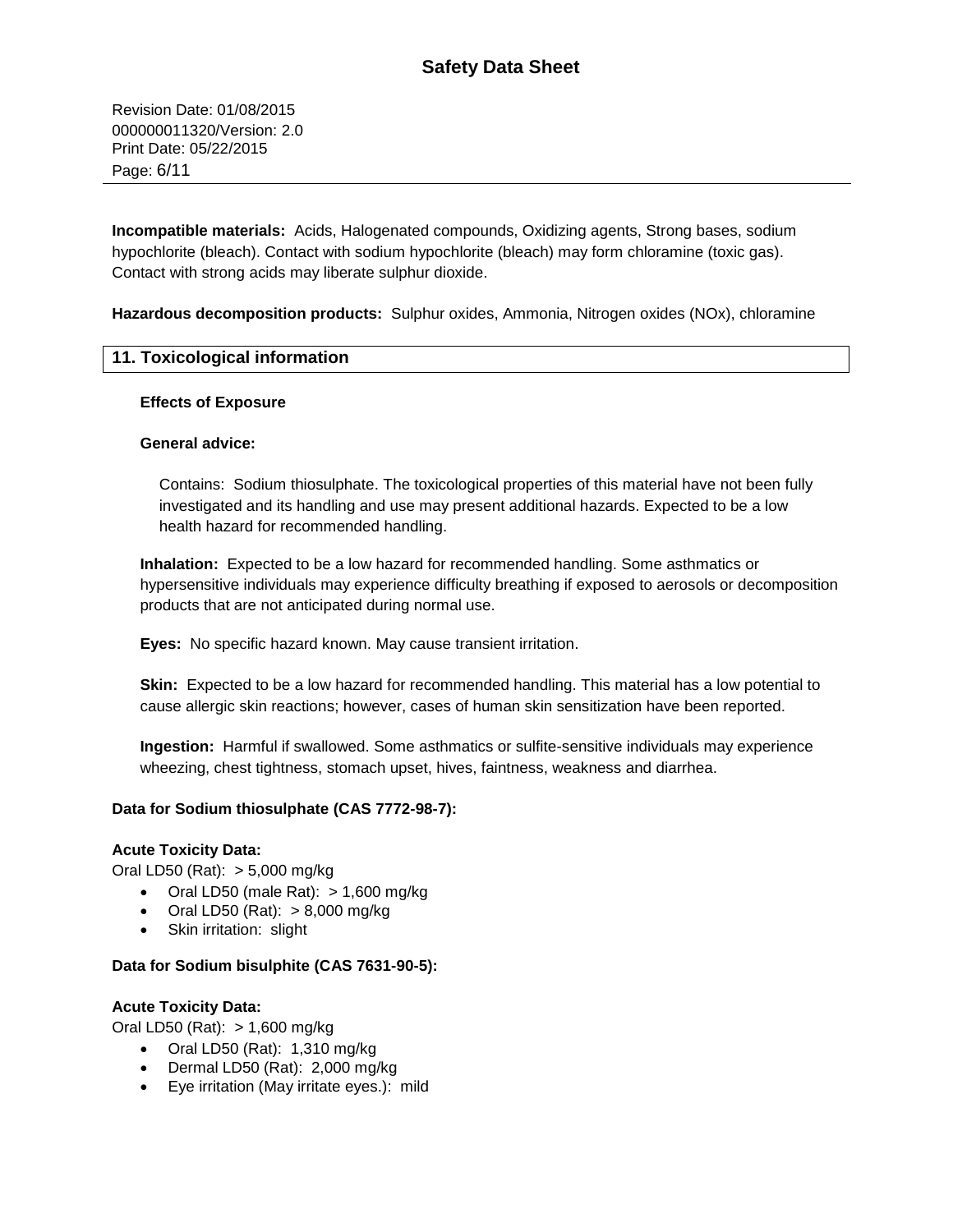Revision Date: 01/08/2015 000000011320/Version: 2.0 Print Date: 05/22/2015 Page: 7/11

# **Carcinogenicity**

| American Conference of Governmental Industrial Hygienists<br>(ACGIH): | No component of this product present<br>at levels greater than or equal to<br>0.1% is identified as a carcinogen<br>or potential carcinogen by ACGIH.               |
|-----------------------------------------------------------------------|---------------------------------------------------------------------------------------------------------------------------------------------------------------------|
| International Agency for Research on Cancer (IARC):                   | No component of this product present<br>at levels greater than or equal to<br>0.1% is identified as probable,<br>possible or confirmed human<br>carcinogen by IARC. |
| U.S. National Toxicology Program (NTP):                               | No component of this product present<br>at levels greater than or equal to<br>0.1% is identified as a known or<br>anticipated carcinogen by NTP.                    |
| U.S. Occupational Safety and Health Administration<br>(OSHA):         | No component of this product present<br>at levels greater than or equal to<br>0.1% is identified as a carcinogen<br>or potential carcinogen by OSHA.                |
| California Prop. 65                                                   | This product does not contain any<br>chemicals known to State of<br>California to cause cancer, birth<br>defects, or any other reproductive<br>harm.                |

# **12. Ecological information**

The following properties are ESTIMATED from the components of the preparations.

# **Potential Toxicity:**

| Chemical Oxygen Demand (COD):       | ca. 51 g/l             |
|-------------------------------------|------------------------|
| Persistence and degradability:      | Readily biodegradable. |
| Toxicity to other organisms (EC50): | $> 100$ mg/l           |
| Toxicity to algae (IC50):           | $> 100$ mg/l           |
| Toxicity to daphnia (EC50):         | $> 100$ mg/l           |
| Toxicity to fish (LC50):            | $> 100$ mg/l           |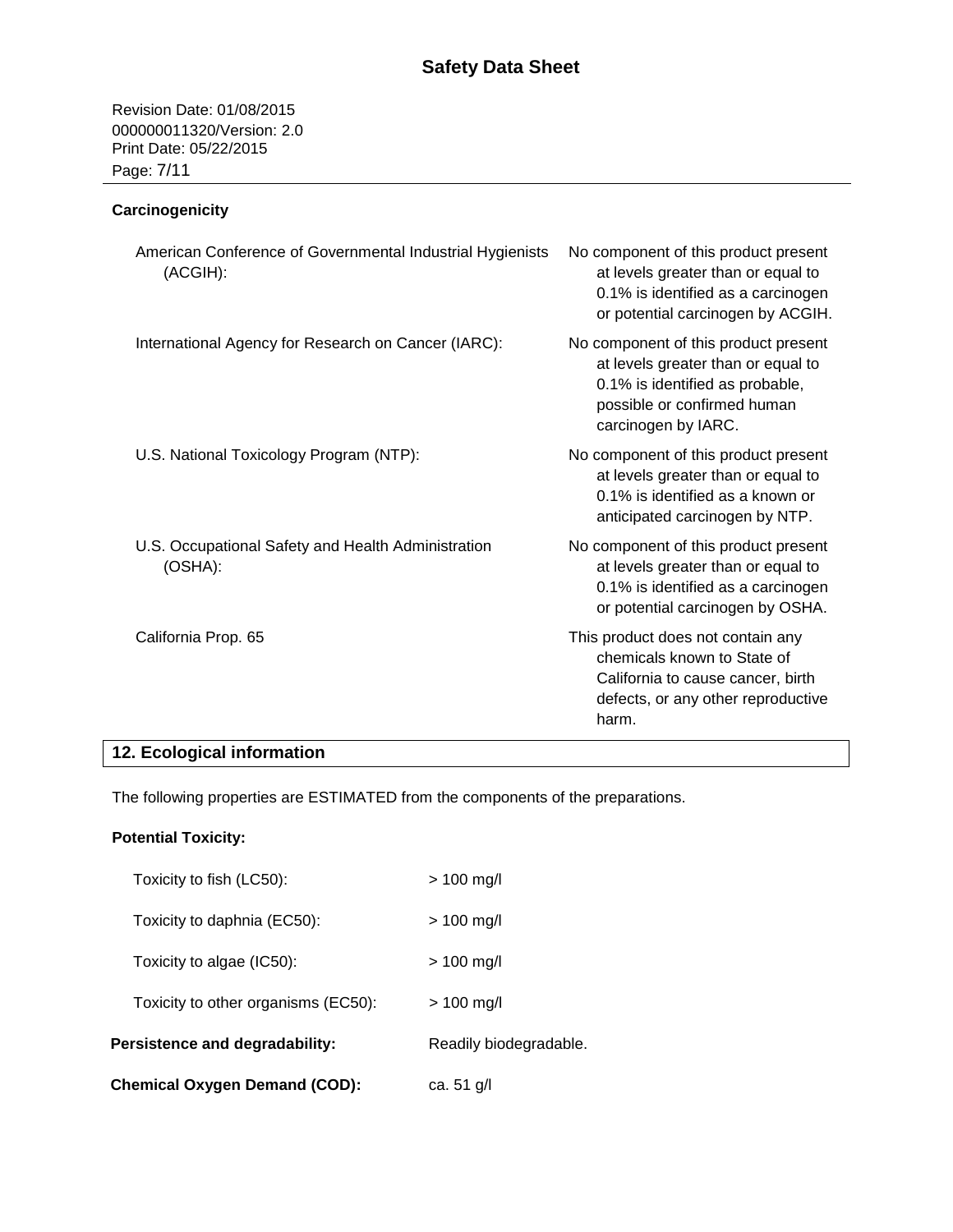Revision Date: 01/08/2015 000000011320/Version: 2.0 Print Date: 05/22/2015 Page: 8/11

#### **Biochemical Oxygen Demand (BOD):** ca. 40 g/l

#### **Bioaccumulative potential**

No data available

#### **Mobility in soil**

No information available.

# **13. Disposal considerations**

Discharge, treatment, or disposal may be subject to federal, state, commonwealth, provincial, or local laws. Since emptied containers retain product residue, follow label warnings even after container is emptied.

# **14. Transport information**

Not regulated for all modes of transportation.

For more transportation information, go to: www.kodak.com/go/ship.

# **15. Regulatory information**

#### **Notification status**

| <b>Regulatory List</b> | <b>Notification status</b> |
|------------------------|----------------------------|
| TSCA                   | Not all listed             |
| DSL                    | Not all listed             |
| <b>NDSL</b>            | None listed                |
| <b>EINECS</b>          | Not all listed             |
| <b>ELINCS</b>          | None listed                |
| NLP                    | None listed                |
| <b>AICS</b>            | Not all listed             |
| <b>IECS</b>            | All listed                 |
| <b>ENCS</b>            | Not all listed             |
| ECI                    | Not all listed             |
| <b>NZIoC</b>           | Not all listed             |
| <b>PICCS</b>           | All listed                 |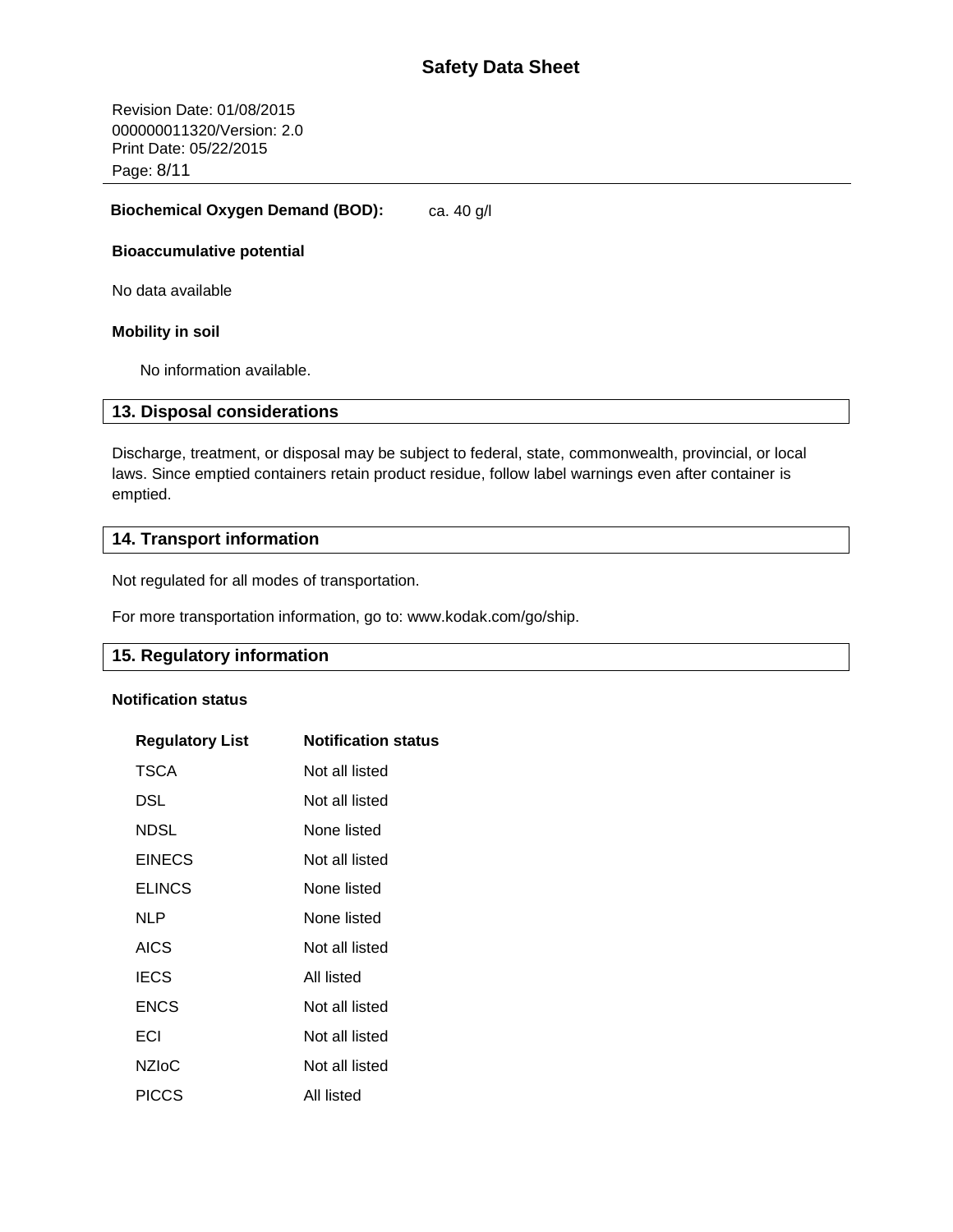"Not all listed" indicates one or more component is either not on the public Inventory or is subject to exemption requirements. If additional information is needed contact Kodak.

# **Other regulations**

| U.S. - CERCLA/SARA (40 CFR § 302.4 Designation of<br>hazardous substances):                                                                                    | Sodium bisulphite                                                                                               |
|----------------------------------------------------------------------------------------------------------------------------------------------------------------|-----------------------------------------------------------------------------------------------------------------|
| U.S. - CERCLA/SARA - Section 302 (40 CFR § 355<br>Appendices A and B - The List of Extremely Hazardous<br>Substances and Their Threshold Planning Quantities): | No components of this product are<br>subject to the SARA Section 302<br>(40 CFR 355) reporting<br>requirements. |
| U.S. - CERCLA/SARA - Section 313 (40 CFR § 372.65<br>Toxic Chemical Release Reporting):                                                                        | Aluminum ammonium sulfate                                                                                       |
| U.S. - California - 8 CCR Section 339 - Director's List of<br>Hazardous Substances:                                                                            | Sodium bisulphite                                                                                               |
| U.S. - California - 8 CCR Section 5200-5220 - Specifically<br><b>Regulated Carcinogens:</b>                                                                    | No components found on the California<br><b>Specifically Regulated</b><br>Carcinogens List.                     |
| U.S. - California - 8 CCR Section 5203 Carcinogens:                                                                                                            | No components found on the California<br>Section 5203 Carcinogens List.                                         |
| U.S. - California - 8 CCR Section 5209 Carcinogens:                                                                                                            | No components found on the California<br>Section 5209 Carcinogens List.                                         |
| U.S. - Massachusetts - General Law Chapter 111F (MGL c<br>111F) - Hazardous Substances Disclosure by<br>Employers (a.k.a. Right to Know Law):                  | Sodium bisulphite                                                                                               |
| U.S. - Minnesota Employee Right-to-Know (5206.0400,<br>Subpart 5. List of Hazardous Substances):                                                               | Sodium bisulphite                                                                                               |
| U.S. - New Jersey - Worker and Community Right to Know<br>Act (N.J.S.A. 34:5A-1):                                                                              | Sodium bisulphite                                                                                               |
| U.S. - Pennsylvania - Part XIII. Worker and Community<br>Right-to-Know Act (Chapter 323 Hazardous Substance<br>List, Appendix A):                              | Water, Sodium thiosulphate, Sodium<br>bisulphite                                                                |

# **16. Other information**

The data below reflects current legislative requirements whereas the product in your possession may carry a different version of the label depending on the date of manufacture.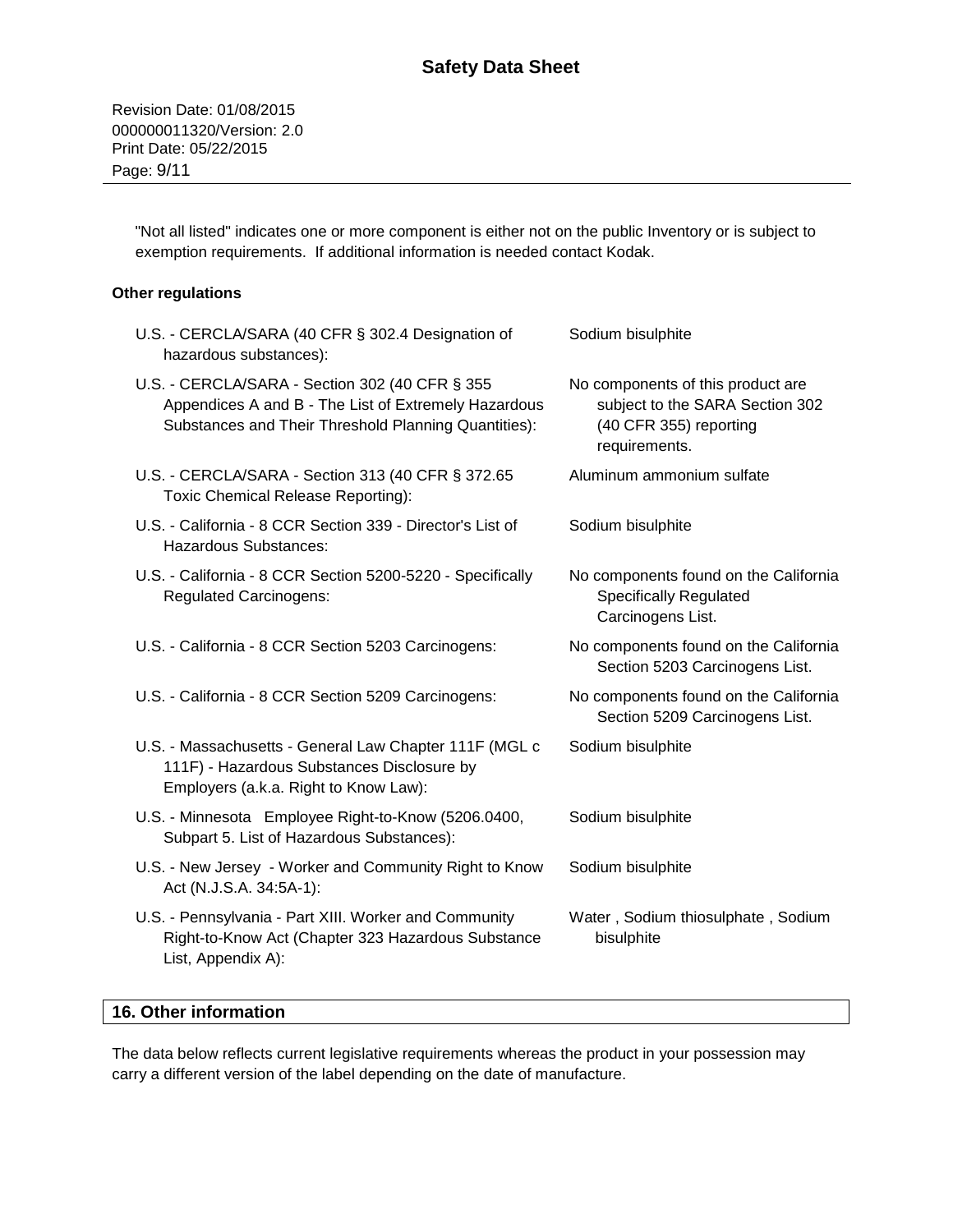Revision Date: 01/08/2015 000000011320/Version: 2.0 Print Date: 05/22/2015 Page: 10/11

### **US/Canadian Label Statements:**

#### **KODAK Fixer, Working solution**

#### **Contains:**

Sodium thiosulphate (7772-98-7), Aluminum ammonium sulfate (7784-25-0), Sodium bisulphite (7631- 90-5)

# **Symbol(s):**



**Signal word:** Warning

**Hazard statements:** Harmful if swallowed.

**Precautionary statements:** 

**Prevention:** Wash hands thoroughly after handling. Do not eat, drink or smoke when using this product.

**Response:** IF SWALLOWED: Call a POISON CENTER or doctor/ physician if you feel unwell. Rinse mouth.

**Disposal:** Dispose of contents/container in accordance with local/regional/national/international regulation.

**FIRST AID:** If symptomatic, move to fresh air. Get medical attention if symptoms occur. IF IN EYES: Rinse cautiously with water for several minutes. Remove contact lenses, if present and easy to do. Continue rinsing. Get medical attention if symptoms occur. IF ON SKIN: Wash with plenty of soap and water. Get medical attention if symptoms occur. If swallowed, only induce vomiting as directed by medical personnel. Never give anything by mouth to an unconscious person. Call a physician or poison control centre immediately. Keep out of reach of children. Do not handle or use until safety precautions in Material Safety Data Sheet (MSDS) have been read and understood. Since emptied containers retain product residue, follow label warnings even after container is emptied. **IN CASE OF FIRE:** Use water spray, alcohol-resistant foam, dry chemical or carbon dioxide. Flush with plenty of water. **IN CASE OF SPILL:** Absorb spill with vermiculite or other inert material. Collect in a noncombustible container for prompt disposal. Clean surface thoroughly to remove residual contamination. For Large Spills: Flush with plenty of water.